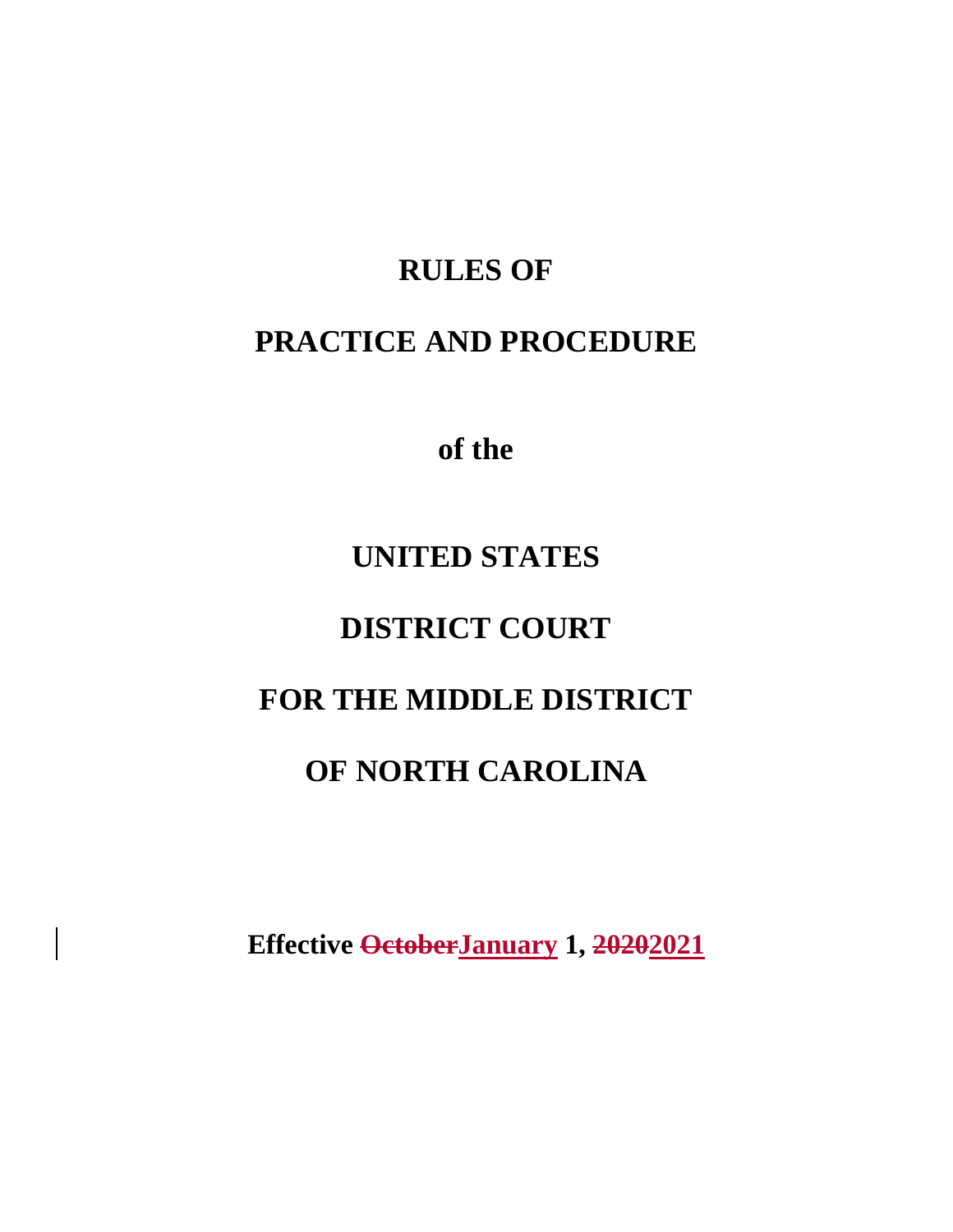Court's CM/ECF site to be subject to a technical failure on a given day if the site is unable to accept filings continuously or intermittently over the course of any period of time greater than one hour after 10:00 a.m. Eastern Time that day. Known systems outages will be posted on the Court's web page, if possible.

 (2) If the Court's CM/ECF site experiences a technical failure, a Filing User may submit documents to the Court that day in an alternate manner provided that the documents are accompanied by the Filing User's affidavit stating that the Filing User attempted to file electronically at least two times in one hour increments after 10:00 a.m. that day.

 **(h) Text Searchable Documents.** Any document, including attachments and exhibits, filed in CM/ECF should be in a text searchable format.

## **LR 5.4 FILING DOCUMENTS UNDER SEAL**

### **(a) Sealing is Disfavored.**

(1) Unless authorized by statute, rule, or court order, no litigant or third party may file any pleading, brief, exhibit, or other document under seal.

(2) Documents may be filed under temporary seal in accordance with LR 5.4 and LR 5.5, pending Court review of the required motion to seal. If authorized under LR 5.4(d), documents may be filed under seal without a motion to seal.

(3) Sealed documents should not be filed unless necessary for determination of the matter before the Court. If only non-confidential portions of a document are necessary, only those portions should be filed, immaterial portions should be redacted, and no motion to seal should be filed.

(4) The Court may impose sanctions, including attorney's fees, for filing unsupported or overly broad motions to seal, or for making unsupported or overly broad confidentiality designations that are not appropriately narrowed following a request and that necessitate the filing of a motion to seal by another party.

(5) The provisions of LR 5.4 and 5.5 are intended to minimize the filing of sealed documents, to protect the public right of access, to ensure the docket is clear so that documents can be found easily, and to allow for review of motions to seal in a way appropriate for the case and that reduces cost, time, and confusion.

## **(b) Rule 5.5 Orders and Duty to Advise the Court.**

All parties have a duty to evaluate early whether a case will involve the possibility of filing sealed documents. In any such case, the Parties must notify the Court as early as possible, and the Court will enter an order establishing specific procedures for managing motions to seal (a "LR 5.5 Order").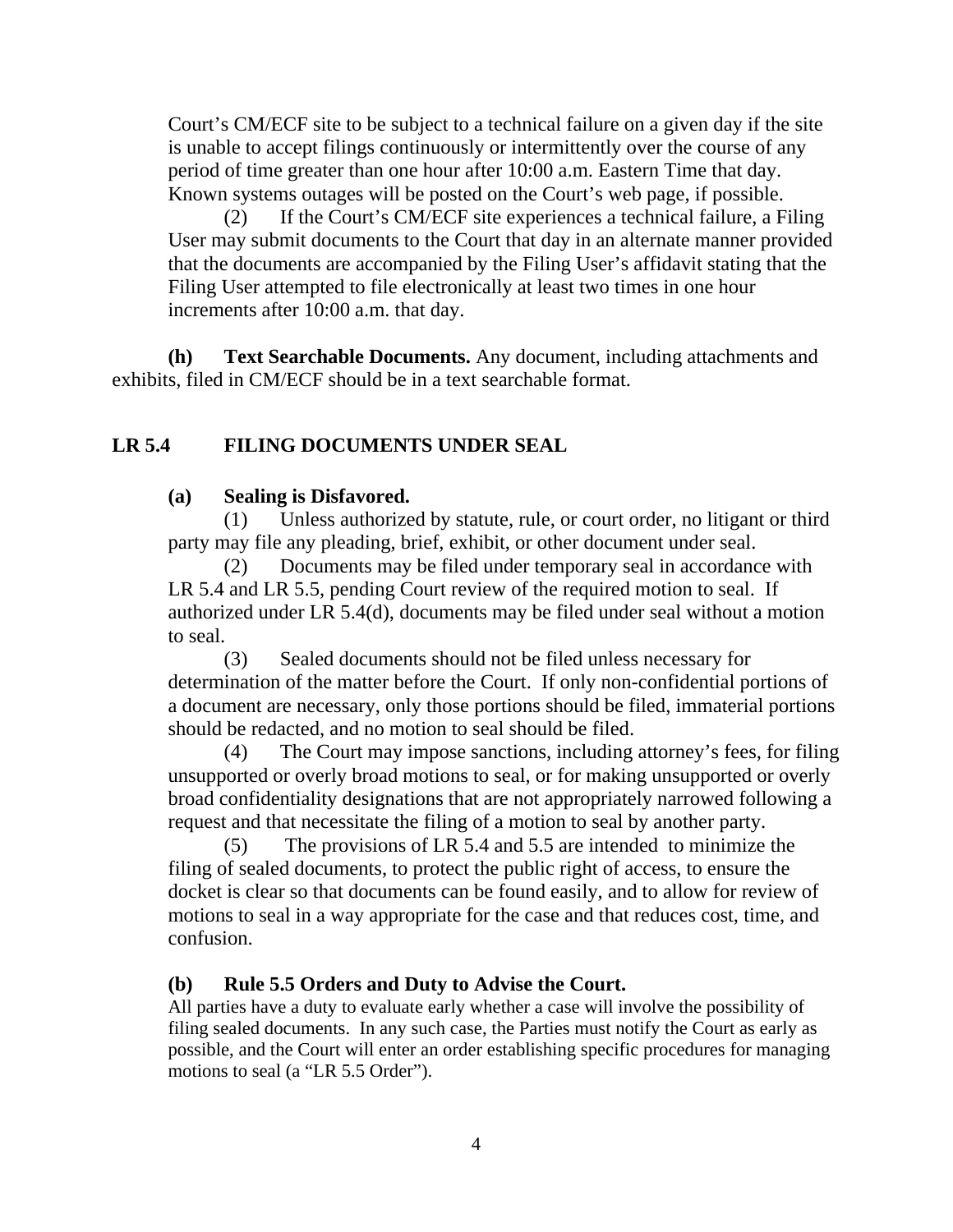(1) To facilitate entry of the LR 5.5 Order, the parties must meet-andconfer and file a report in the form set forth in LR 5.5 (a "LR 5.5 Report") as follows:

> a. **During the Rule 26(f) Meeting**. The parties must discuss the possibility of sealed documents during the Rule 26(f) meeting. The Rule 26(f) Report(s) must either (1) state that the case will not involve any confidential or sealed documents, or (2) attachestate that the parties have separately filed a LR 5.5 Report., which must be filed no later than the filing of the Rule 26(f) Report(s). If a party determines during discovery that they have incorrectly indicated that the case will not involve any confidential or sealed documents, the parties must meet and confer and file a LR 5.5 Report within 10 days after so determining, and they must include an explanation for the late change in position.

> b. **On the Filing of the First Motion to Seal**. If a motion to seal is filed but no LR 5.5 Report has been filed (including where a Rule 26(f) meeting has not occurred), the parties must meet and confer and submitfile a LR 5.5 Report within 10 days of the filing of the motion to seal.

(2) The meet-and-confer required by LR 5.4(b)(1) must include all parties who have appeared in the case, as well as any third party claiming confidentiality over documents produced by the third party that have been filed or are expected to be filed in the case. If any party refuses to participate in the conference, the other parties may file the L.R. 5.5 Report and so indicate; the Court may impose sanctions on the non-compliant party, if appropriate.

(3) The meet-and-confer requirements of LR 5.4(b)(1) do not apply in cases involving a pro se party. In such cases, the parties must still present a LR 5.5 Report, jointly or individually.

(4) Proposals for LR 5.5 Orders should be specific to the needs of the case. The parties must set out their proposal(s) in detail in their LR 5.5 Report, and any such proposal must ensure that public access is provided to the greatest extent possible, that the public has notice of any request to seal, that a sufficient showing is made any time a party asks to file documents under seal as set forth in LR  $5.4(c)(3)$ , and that the process brings the request to seal before the Court in an organized way.

(5) Upon review of the LR 5.5 Report, the Court will consider the parties' proposal and may adopt it as submittedfiled, may modify the proposal, or may set the matter for a hearing to address and clarify the process for seeking to file documents under seal.

#### **(c) Default Procedures for Motions to Seal.**

(1) **Applicability.** These default procedures may be used only if: a. a LR 5.5 Report has not yet been required by LR 5.4(b); or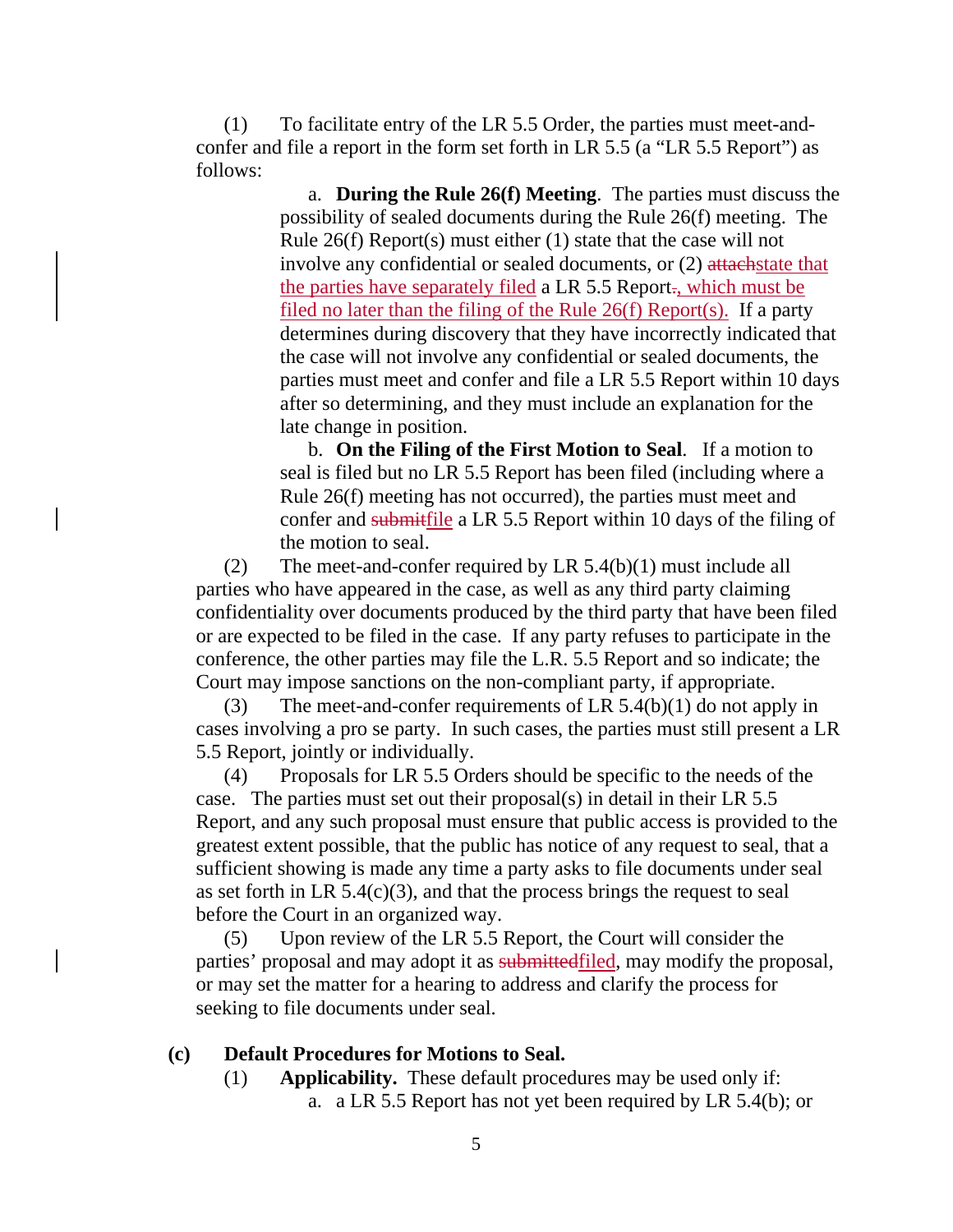b. a LR 5.5 Report has been filed but a LR 5.5 Order has not yet been entered; or

c. a LR 5.5 Order has been entered authorizing use of these default procedures.

(2) **Motion required.** If a party seeks to file documents or portions of documents under seal, the party must file a motion to seal on the public docket containing a non-confidential description of what is to be sealed. A separate brief is not required.

(3) **Supporting material required.** No motion to seal will be granted without a sufficient showing by the party claiming confidentiality as to why sealing is necessary and why less drastic alternatives will not afford adequate protection, with evidentiary support, including affidavits or declarations, and with citation to any supporting statutes, case law, or other authority. If confidential information needs to be discussed or provided to make this showing, a sealed supplement to the motion to seal may be filed separately. This showing also must address the length of time for which sealing is sought. Failure to file LR  $5.4(c)(3)$  supporting materials will result in denial of the motion to seal and unsealing of the materials without further notice.

### (4) **Timing for Filing Support**.

a. If the filing party is the party claiming confidentiality, the materials required in LR  $5.4(c)(3)$  must be filed with the motion to seal.

b. If the filing party is not the party claiming confidentiality or is not claiming it as to all of the items, the filing party should so note, and the party claiming confidentiality must file a response within 14 days of the motion to seal that includes the materials required by LR  $5.4(c)(3)$ . The response should also include any contention that the items to be sealed are irrelevant or should be stricken rather than unsealed.

(5) **Objections**. Any party that opposes sealing must file such objection to sealing within 14 days of the filing of the LR 5.4(c)(3) supporting materials.

(6) **Checklist and Summary Chart required.** A party who files a motion to seal must submit a LR 5.4(d) Checklist and Summary Chart to the assigned district judge's ECF mailbox within 3 business days of the filing.

(7) **Withdrawal of Documents.** When the party filing a motion to seal is also the party claiming confidentiality, that party may elect to withdraw the documents for which sealing is sought, if the motion to seal is denied and no other party has relied upon the documents, in which case the documents will not be considered by the Court. Any such election must be included in the initial motion to seal, and if the motion to seal does not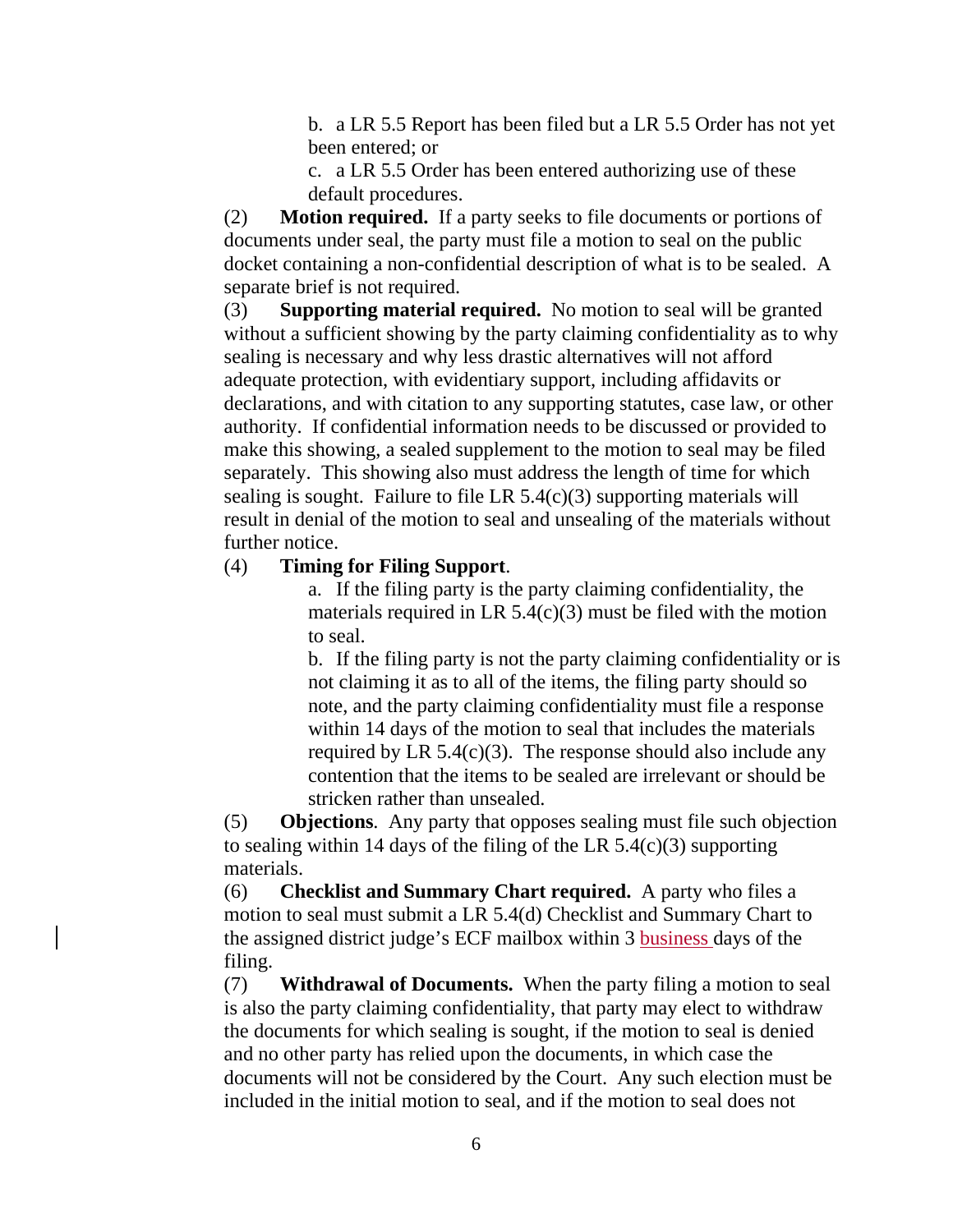include such an election, the documents will be unsealed if the motion to seal is denied.

(8) **Temporary Filing of Sealed Documents.** Until the Court rules on the motion to seal, the underlying documents for which sealing is sought shall be filed under temporary seal. To provide clarity on the CM/ECF docket, the filing party must file two complete sets of documents, one public and one under temporary seal. The public version must have placeholders or redactions for each item for which sealing is sought. The version filed under temporary seal must be a complete set which includes all exhibits, even those not subject to the motion to seal, and the information sought to be sealed must be highlighted.

### **(d) Exceptions.**

Subject to further review pursuant to LR 5.4(e), no motion or Order is required to file the following under seal:

- (1) Documents for which sealing is provided by a governing statute, rule, or order, but in that case the face of the document should specifically note the statute, rule, or order providing for sealing, and the CM/ECF filer or Clerk shall provide public notice by stating in the docket entry reflecting that the document contains sealed material pursuant to the specified statute, rule, or order.
- (2) Financial Affidavits of individuals seeking representation of an attorney at government expense under the Criminal Justice Act;
- (3) Motions for issuance of criminal subpoenas;
- (4) Motions to seal indictments and for issuance of corresponding arrest warrants;
- (5) Motions for leave to subpoena witnesses at Government expense under the Criminal Justice Act;
- (6) Motions for issuance of writs of habeas corpus ad testificandum;
- (7) Motions filed pursuant to Section 5K1.1 of the United States Sentencing Guidelines for a downward departure;
- (8) Motions filed pursuant to Section 3553(e) of Title 18, United States Code, for authority to impose a sentence below a statutory minimum;
- (9) Motions filed pursuant to Rule 35 (b) of the Federal Rules of Criminal Procedure to reduce a sentence for substantial assistance;
- (10) Motions and pleadings identifying national security information;
- (11) Motions filed pursuant to 18 U.S.C. § 4241 for determination of mental competency to stand trial and pursuant to 18 U.S.C. § 4242 for determination of the existence of insanity at the time of the offense;
- (12) Administrative records in Social Security cases;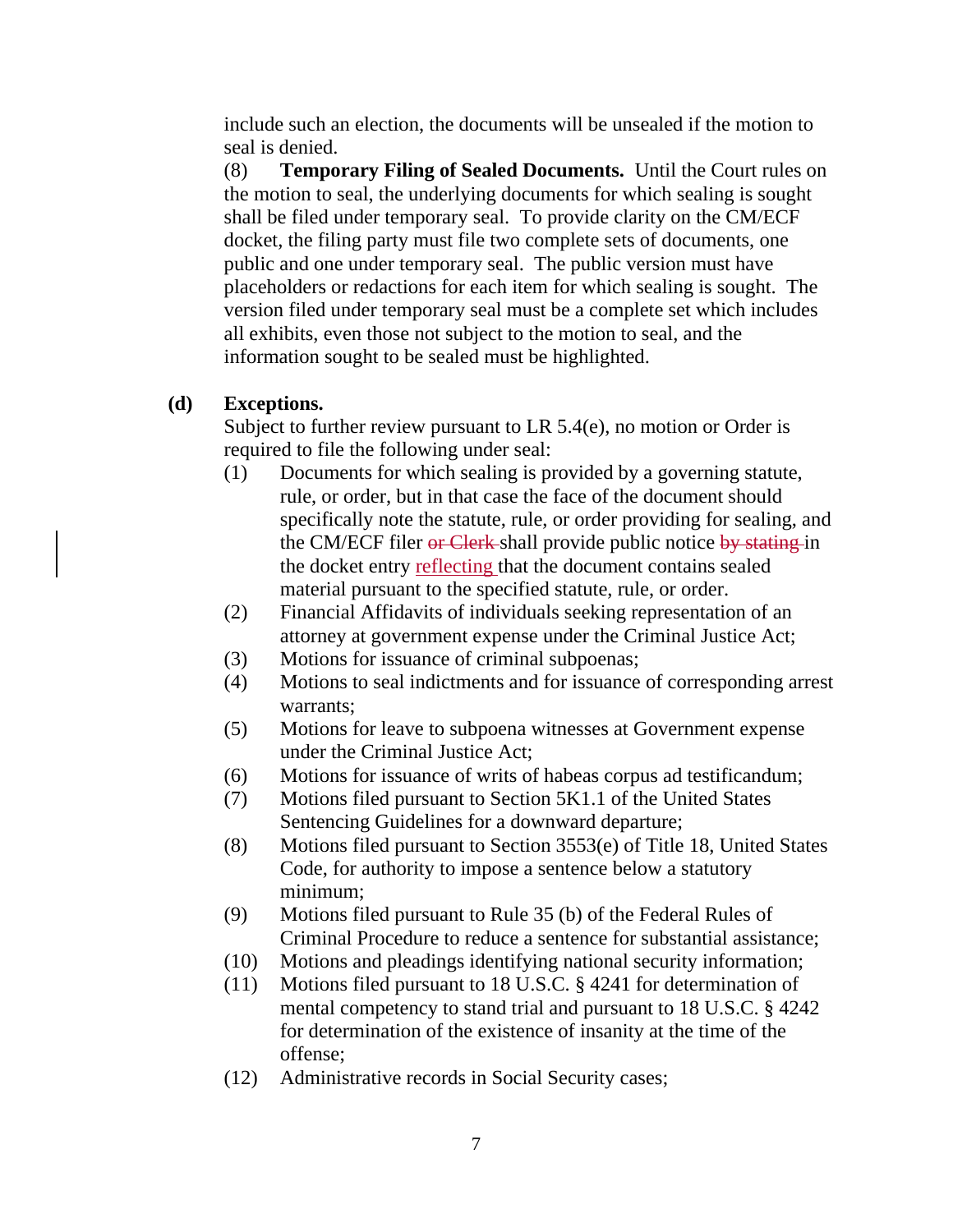- (13) Presentence Investigation Reports, Position Papers Regarding Sentencing Factors, and other sentencing memorandums pursuant to LCrR 32.2; and
- (14) Unexecuted criminal summonses or warrants.

## **(e) Unsealing Documents.**

The Court may modify orders sealing court records or the sealing of items pursuant to LR 5.4(d): (i) at any time sua sponte, (ii) at any time upon appropriate motion by a non-party not previously heard, or (iii) upon a motion by a party or non-party previously heard showing that sealing is no longer needed.

## *Commentary*

As a general rule, parties should keep to a minimum the filing of sealed documents. Case law protects generally the right of public access to documents filed in court, both under the First Amendment and the common law. Motions to seal should be narrow and specific. When only part of an exhibit or a brief is confidential, the moving party should not seek to seal the entire brief or exhibit but rather should seek only partial sealing and should comply with Rule 5.4.

Often the parties to a case will enter into a confidentiality agreement that provides that certain information exchanged between them in the course of discovery will remain confidential. The procedures described in this rule do not affect the ability of the parties to enter into such an agreement. However, the parties cannot agree to the sealing of documents filed in court without following the mandatory procedures set forth in this rule.

Proposals for LR 5.5 Orders will vary. Depending on the case, the proposal may include, for example, use of a Joint Appendix filed after briefing on a motion is complete, with a single motion to seal for confidential items contained in the Joint Appendix, or it may include exchange but not filing of briefs until after all briefing is complete, so as to reduce disagreements over what is subject to the motion to seal.

## **LOCAL RULE 5.4 CHECKLIST**

The party filing the motion to seal must submit this Checklist to the assigned district judge's ECF mailbox within three (3) **business** days of filing the motion to seal.

- 1.\_\_\_\_\_ Public version filed with redactions noted for items to be sealed (Doc. #\_\_\_\_)
- 2.\_\_\_\_\_\_ Sealed version filed with all attachments, including unredacted document(s) to be sealed  $(Doc. #$   $)$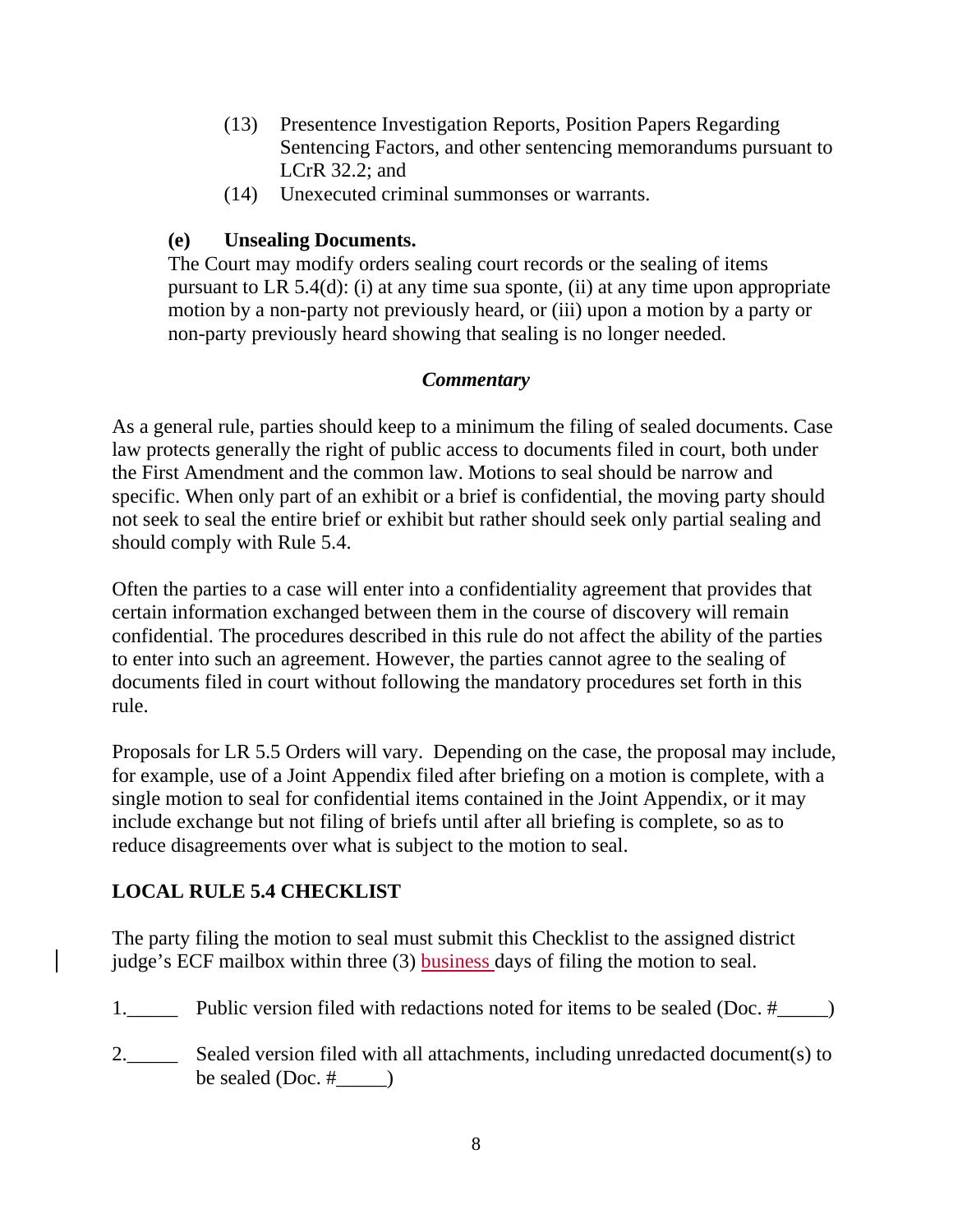- 3.\_\_\_\_\_ Sealed version is highlighted to show what was redacted from the publiclyfiled document(s)
- 4. Public motion to seal is filed (Doc. #\_\_\_) with a non-confidential description of what is to be sealed and either:

 \_\_\_\_\_\_ a sufficient showing legally and factually as to why sealing is necessary and why less drastic alternatives to sealing will not afford adequate protection, with evidentiary support including affidavits or declarations; OR

 \_\_\_\_\_\_in the event of a motion to seal by a filing party who is not the party claiming confidentiality, with a statement that the materials are confidential items of another party or entity who will be responsible for filing LR  $5.4(c)(3)$ materials to support the sealed filing.

- 5.\_\_\_\_\_ Sealed supplement to motion to seal
	- was filed under seal (Doc.  $#$ ) to discuss confidential information in order to make the requisite showing; or was not necessary
	-
- 6.\_\_\_\_\_ Does the motion include an election to have the underlying documents withdrawn if the motion to seal is denied?
	- $\frac{1}{\sqrt{1-\frac{1}{c}}}\text{Yes}$  No
- 7.\_\_\_\_\_ Summary Chart:

| Docket  | Docket  | Description | Party (or    | Length  | Any                            |                      |
|---------|---------|-------------|--------------|---------|--------------------------------|----------------------|
| No. of  | No. of  | of Document | non-party)   | of time | disagreement $\vert$ Basis for |                      |
| Public  | Sealed  |             | designating  | to be   | as to sealing?                 | Sealing <sup>1</sup> |
| Version | Version |             | confidential | sealed  |                                |                      |
|         |         |             |              |         |                                |                      |
|         |         |             |              |         |                                |                      |
|         |         |             |              |         |                                |                      |
|         |         |             |              |         |                                |                      |

<sup>1</sup>This explanation should be short, with a more detailed explanation and supporting materials filed as required by LR  $5.4(c)(3)$ . A non-exhaustive list of examples includes:

- 1. reveals trade secrets of a party (or non-party)
- 2. reveals proprietary business methods of a party (or non-party)
- 3. confidential financial records
- 4. confidential personal health information
- 5. contains confidential personnel information regarding non-party employees
- 6. reveals information regarding a minor
- 7. contains information ordered sealed by the court on DATE [Docket No. XX]
- 8. Unknown to be addressed by party claiming confidentiality pursuant to LR  $5.4(c)(3)$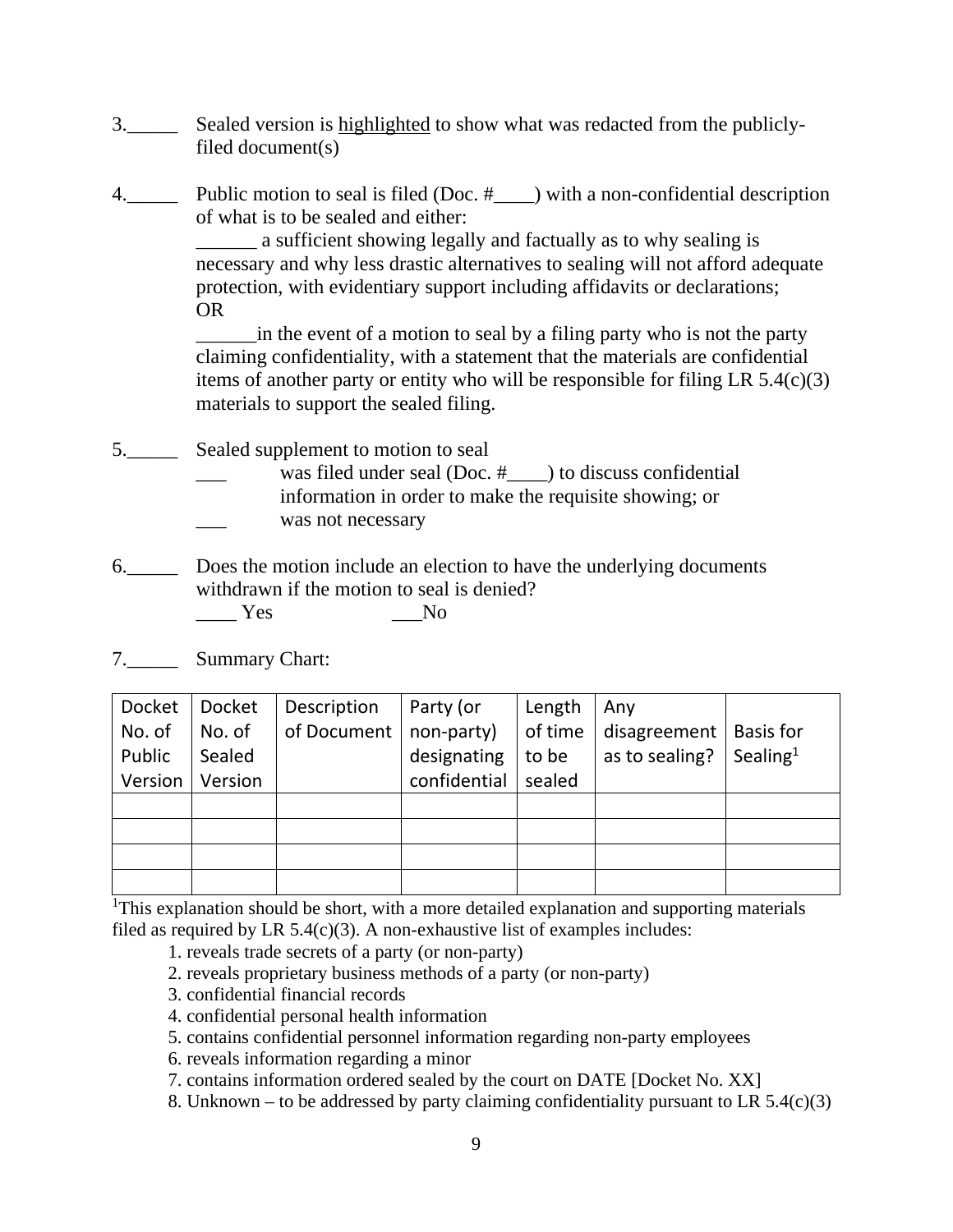## **LR 5.5 REPORT FOR THE FILING OF SEALED DOCUMENTS**

[\_\_] Conference: The parties have discussed the issues of confidentiality raised in this case and the potential need for filing documents under seal. That discussion included the nature of any confidential documents that may be involved in the case, the possibility of using stipulations to avoid the need to file certain documents, and the possibility of agreed-upon redactions of immaterial confidential information in filings to avoid the need for filing documents under seal.

[\_] Non-Parties: Because a non-party has produced documents pursuant to a protective order or is otherwise claiming confidentiality over documents filed or expected to be filed in this case, the conference included (identify non-party).

[\_\_] Default: The parties certify that few, if any, documents will be filed under seal. The parties agree to use the default procedures of LR 5.4(c). In addition, if the party filing the motion to seal is not the party claiming confidentiality, the filing party must meet and confer with the party claiming confidentiality as soon as practicable, but at least two (2) days before filing the documents, to discuss narrowing the claim of confidentiality. The motion to seal must certify that the required conference has occurred, and the party claiming confidentiality must file supporting materials required by LR 5.4(c)(3) within 14 days of the motion to seal.

[\_\_] Alternative Proposal for Cases with Many Confidential Documents. In order to address claims of confidentiality and reduce the need to file briefs and exhibits under seal, the parties propose the alternative procedure set out in the attached

proposal, either jointly or as competing alternatives, for consideration by the Court.

[ ] Other relevant information:

## **LR 6.1 EXTENSIONS OF TIME AND CONTINUANCES OF HEARINGS**

**(a) Motions for an Extension of Time to Perform an Act***.* All motions for an extension of time to perform an act required or allowed to be done within a specified time must comply with Fed.R.Civ.P. 6(b) and show prior consultation with opposing counsel and the views of opposing counsel.

**(b) Motions for Continuance.** All motions to continue a pretrial conference, hearing on a motion, or the trial of an action must be filed reasonably in advance of the hearing date and must reflect the views of opposing counsel.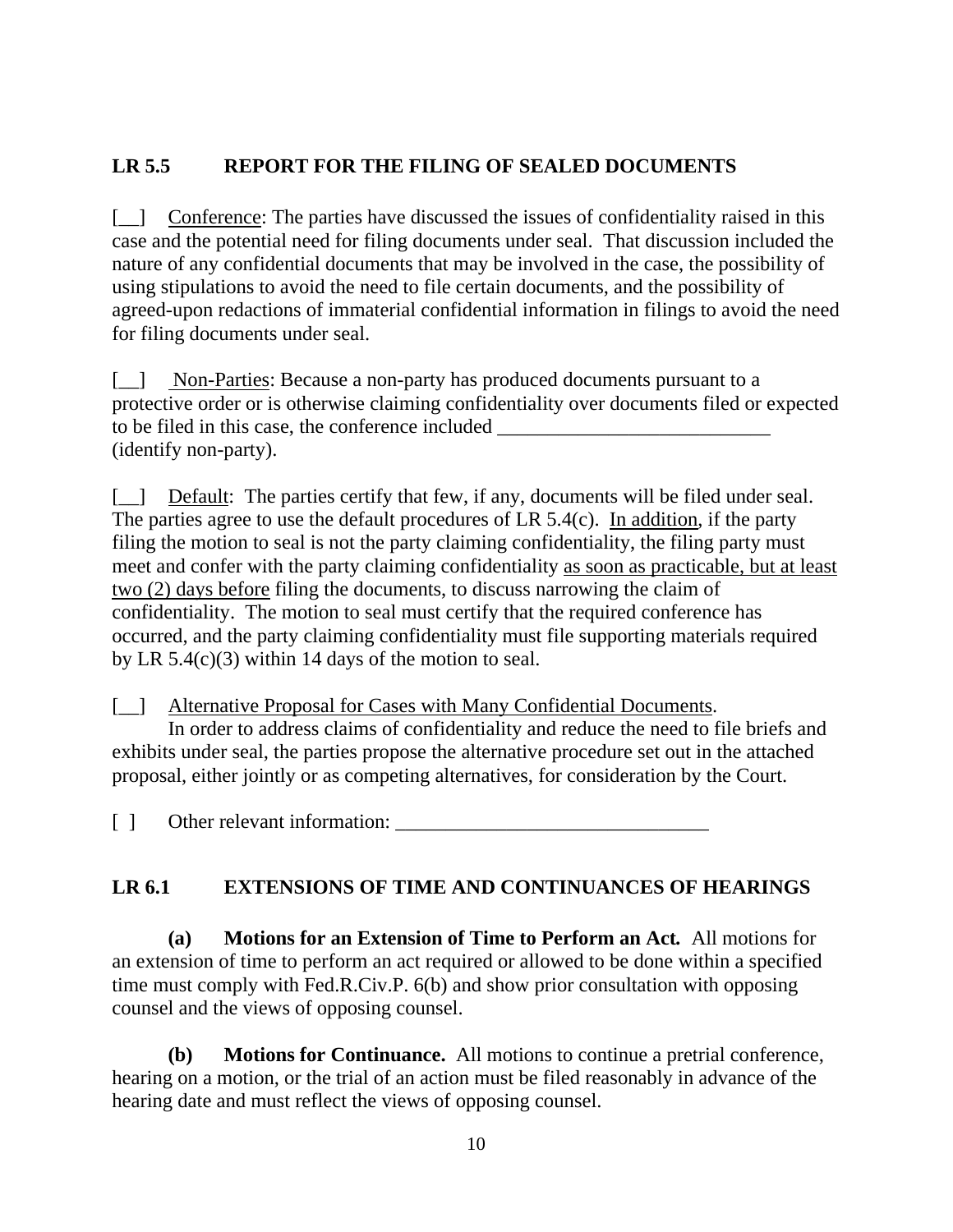## **LR 6.2 INACCESSIBILITY OF THE CLERK'S OFFICE**

 For purposes of applying Rule 6(a)(3) of the Federal Rules of Civil Procedure, the clerk's office is considered inaccessible for electronic filing when the Court's electronic filing system (CM/ECF) is not available and a suitable method of alternate delivery cannot be made as specified in the CM/ECF "Electronic Case Filing Administrative Policies and Procedures Manual." For paper filings, the clerk's office is considered inaccessible when a clerk's office closure, such as inclement weather or building emergency, prevents the filing of a document.

 Whenever a party in computing a filing or service date relies upon Rule 6(a)(3) of the Federal Rules of Civil Procedure, counsel or parties appearing *pro se* must certify such reliance in the certificate of service or by separate written declaration.

## **LR 7.1 FORM OF PLEADINGS AND PAPERS**

**(a) Form**. Pleadings, motions, briefs, and other papers submitted for filing must be typewritten, printed, or legibly handwritten on letter size paper. The pages shall be single-sided and shall be unfolded and bound at the top and numbered at the bottom, without manuscript cover. The margin at the top of each page shall not be less than one and one-quarter inches, and bottom, left and right margins shall be set at not less than one inch. Typewritten and handwritten documents shall be double spaced. Mechanically reproduced copies which bear an original signature will be accepted by the Court as originals.

 All pleadings, motions and other original papers filed with the Clerk shall be in a fixedpitch type size no smaller than ten characters per inch or in a proportional font size no smaller than 13 point. There shall be no more than 27 lines of regularly spaced text on a page.

**(b) Telephone Numbers and Addresses**. Parties or attorneys signing papers submitted for filing must state their telephone numbers, mailing addresses and e-mail addresses. Attorneys admitted to practice before this Court must also include their state bar number.

**(c) Exhibits to Pleadings or Papers.** Bulky or voluminous materials should not be submitted for filing with a pleading or paper, or incorporated by reference therein, unless such materials are essential. The Court may order any pleading or paper stricken if filed in violation of this rule.

**(d) Civil Rights Actions by Prisoners, 42 U.S.C. §§ 1983**. All *pro se* complaints filed by state prisoners seeking relief under 42 U.S.C. §§ 1983 shall be filed with the clerk in compliance with the instructions of the clerk and on appropriate forms which are available without charge in the clerk's office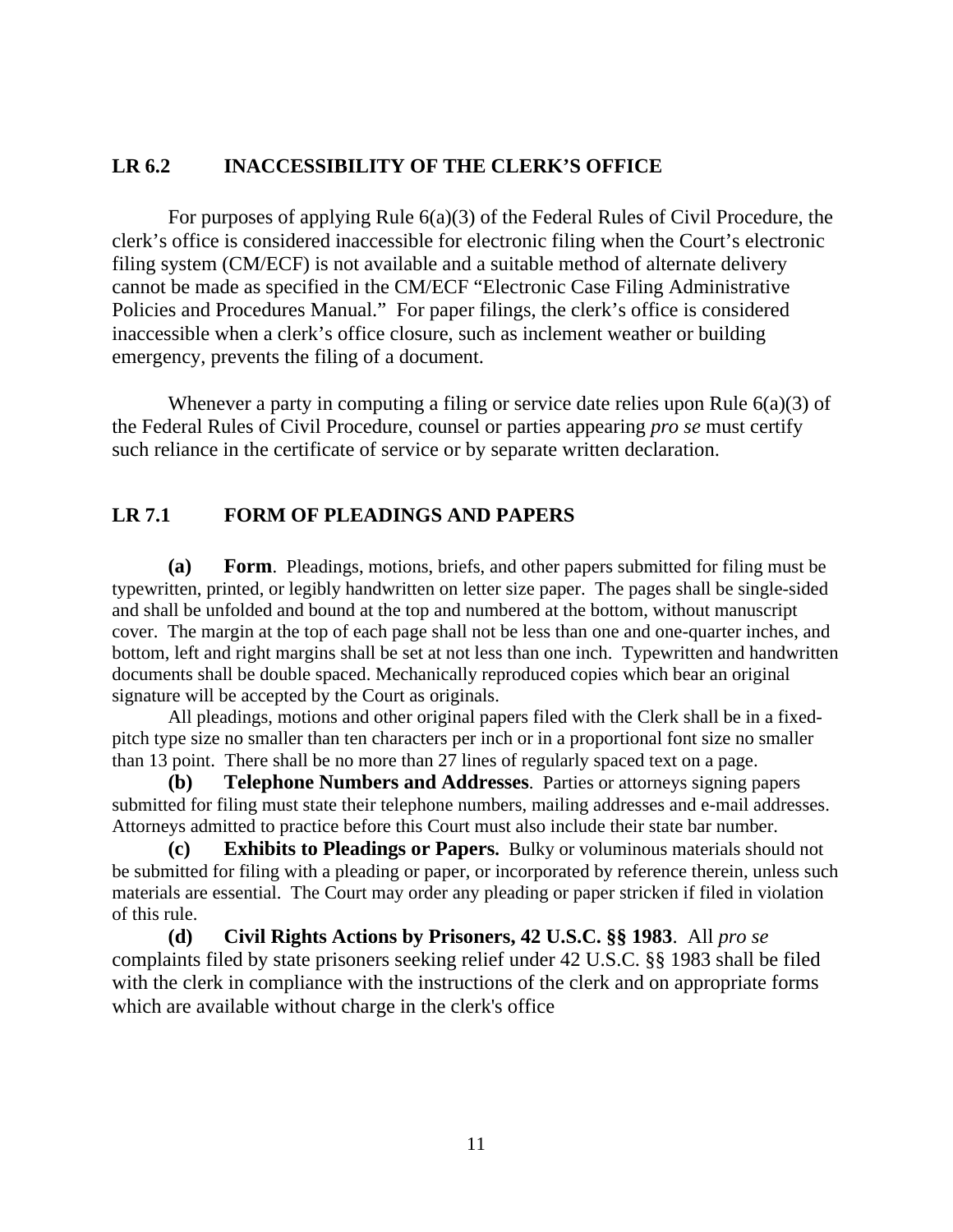Court will enter an initial pretrial order that will control the conduct of the litigation.

**(d) Initial Pretrial Order Upon the Joint Rule 26(f) Report.** If the parties reach agreement on a discovery plan and submit a joint Rule 26(f) Report, the Court will enter an order on the basis of the proposed plan as submitted or as modified by the Court. The Court may, on its own motion, modify the plan if it finds in its discretion that the plan provides for an excessive amount of discovery or the parties' selection of a case management track under LR 26.1 is unreasonable. The scheduled initial pretrial conference is automatically canceled upon the submission to the Court of the joint Rule 26(f) Report.

**(e) Discovery with Respect to Expert Witnesses.** The initial pretrial order, whether based upon a joint Rule 26(f) Report or a conference following the filing of separate reports, shall provide that discovery with respect to experts be conducted within the discovery period established in the case. The order shall set the date on which disclosure of expert information under Fed.R.Civ.P. 26(a)(2) must be made.

**(f) Meeting on the Scope of Retention of Potentially Relevant Documents.** At any time prior to the meeting of parties required by LR 16.1(b), the parties by consent may schedule a meeting relating to the scope of retention of potentially relevant documents, including but not limited to documents stored electronically and the need to suspend any automatic deletion or electronic documents or overwriting of backup material tapes which may contain potentially relevant information. If any party requests a meeting pursuant to LR 16.1(f) and does not obtain consent to such a meeting, the party may file a motion with the Court asking for the entry of an Order requiring a LR 16.1(f) meeting. If such a meeting occurs, by consent or by order, and no retention agreement can be reached, a party may file a motion within 10 days of the Rule 16.1(f) conference with the Court seeking an order on retention. A party's use of, or failure to use, the procedures contained herein, and any negotiations between the parties pursuant to this subparagraph shall be inadmissible.

### **LR 16.2 JOINT RULE 26(f) REPORT (FORM)**

### **If the parties are in agreement concerning a discovery plan, they shall file a joint report in substantially the following form:**

#### **Joint Rule 26(f) Report**

1. Pursuant to Fed.R.Civ.P. 26(f) and LR16.1(b), a meeting was held on  $\Delta t$ at  $\frac{\text{place}}{\text{place}}$  and was attended by  $\frac{\text{for } \text{Plaintiff}(s)}{\text{for}}$  for Defendant(s).

2. Discovery Plan. The parties propose to the Court the following discovery plan:

 If there is a pending dispositive motion: Discovery should/should not be postponed or limited pending determination of a pending dispositive motion. The "commencement date" of discovery will be: [a date certain; upon entry of this Order;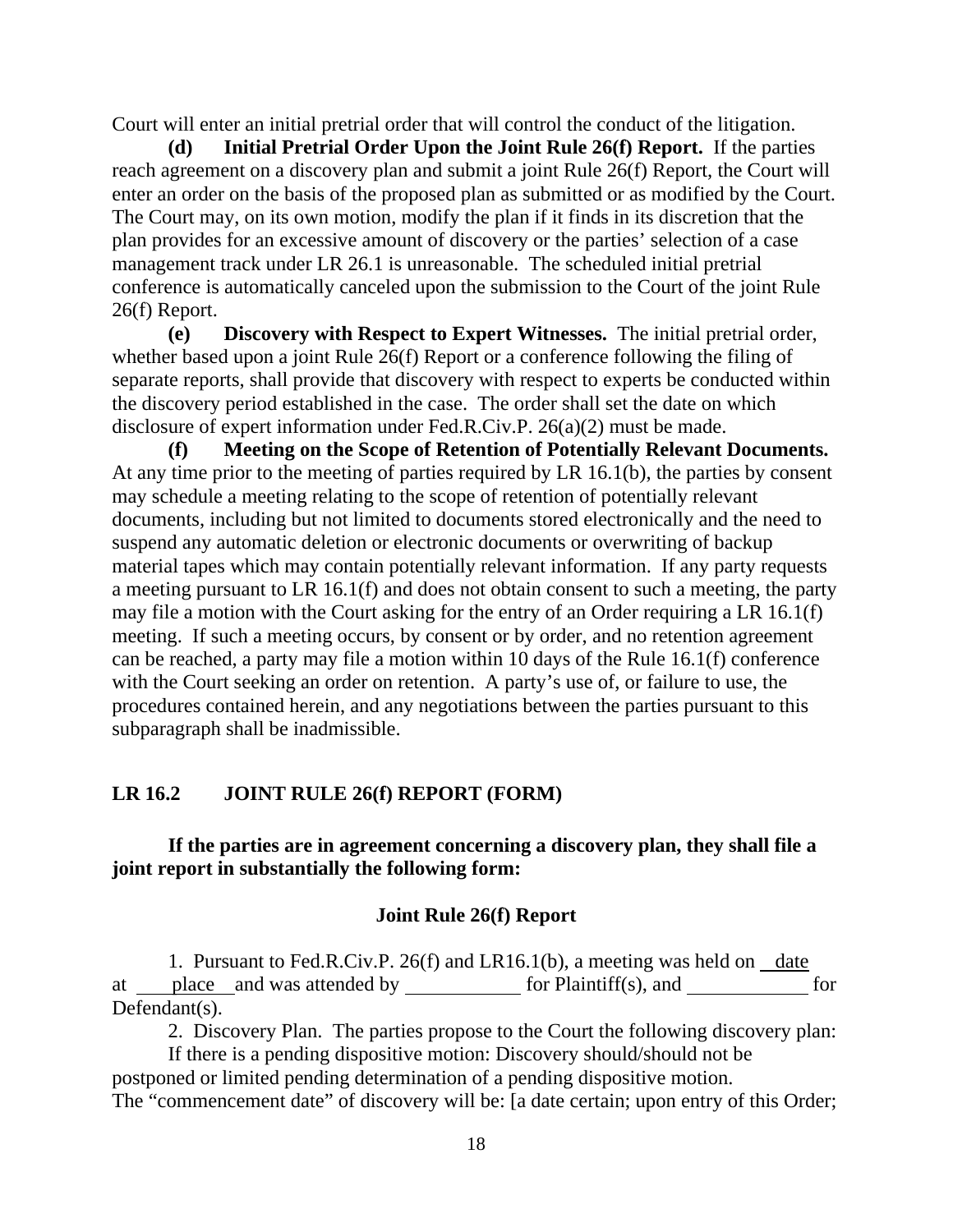upon entry of the Court's Order denying a pending dispositive motion in whole or in part];

Discovery will be needed on the following subjects:

(brief descriptions) .

 Discovery shall be placed on a case-management track established in LR 26.1. The parties agree that the appropriate plan for this case (with any stipulated modification by the parties as set out below) is that designated in LR 26.1(a) as:

**Standard** 

Complex

Exceptional

The date for the completion of all discovery (general and expert) is: \_\_\_\_\_\_\_\_\_\_\_.

Stipulated modifications to the case management track include: .

Reports required by Rule  $26(a)(2)(B)$  and disclosures required by Rule  $26(a)(2)(C)$ are due during the discovery period:

From Plaintiff(s) by .

From Defendant(s) by .

Supplementations will be as provided in Rule  $26(e)$  or as otherwise ordered by the court.

 3. Mediation. [For cases selected for mediation under LR 16.4 and LR 83.9ag et seq.]

 Mediation should be conducted [early][midway] [late] in the discovery period, the exact date to be set by the mediator after consultation with the parties. The parties agree that the mediator shall be (identity) .

(If the parties report no agreement, the clerk will select a mediator from the Court's panel of mediators.)

 4. Preliminary Deposition Schedule. Preliminarily, the parties agree to the following schedule for depositions: .

The parties will update this schedule at reasonable intervals.

5. Other items.

 Plaintiff(s) should be allowed until date to request leave to join additional parties or amend pleadings.

Defendant(s) should be allowed until date to request leave to join additional parties or amend pleadings.

 After these dates, the Court will consider, *inter alia,* whether the granting of leave would delay trial.

 The parties have discussed special procedures for managing this case, including reference of the case to a Magistrate Judge on consent of the parties under 28 U.S.C. §§636(c), or appointment of a master:

(Report any agreements on these matters) .

Trial of the action is expected to take approximately \_\_\_\_\_\_ days. A jury trial [has][has not] been demanded.

 The parties discussed whether the case will involve the possibility of confidential or sealed documents.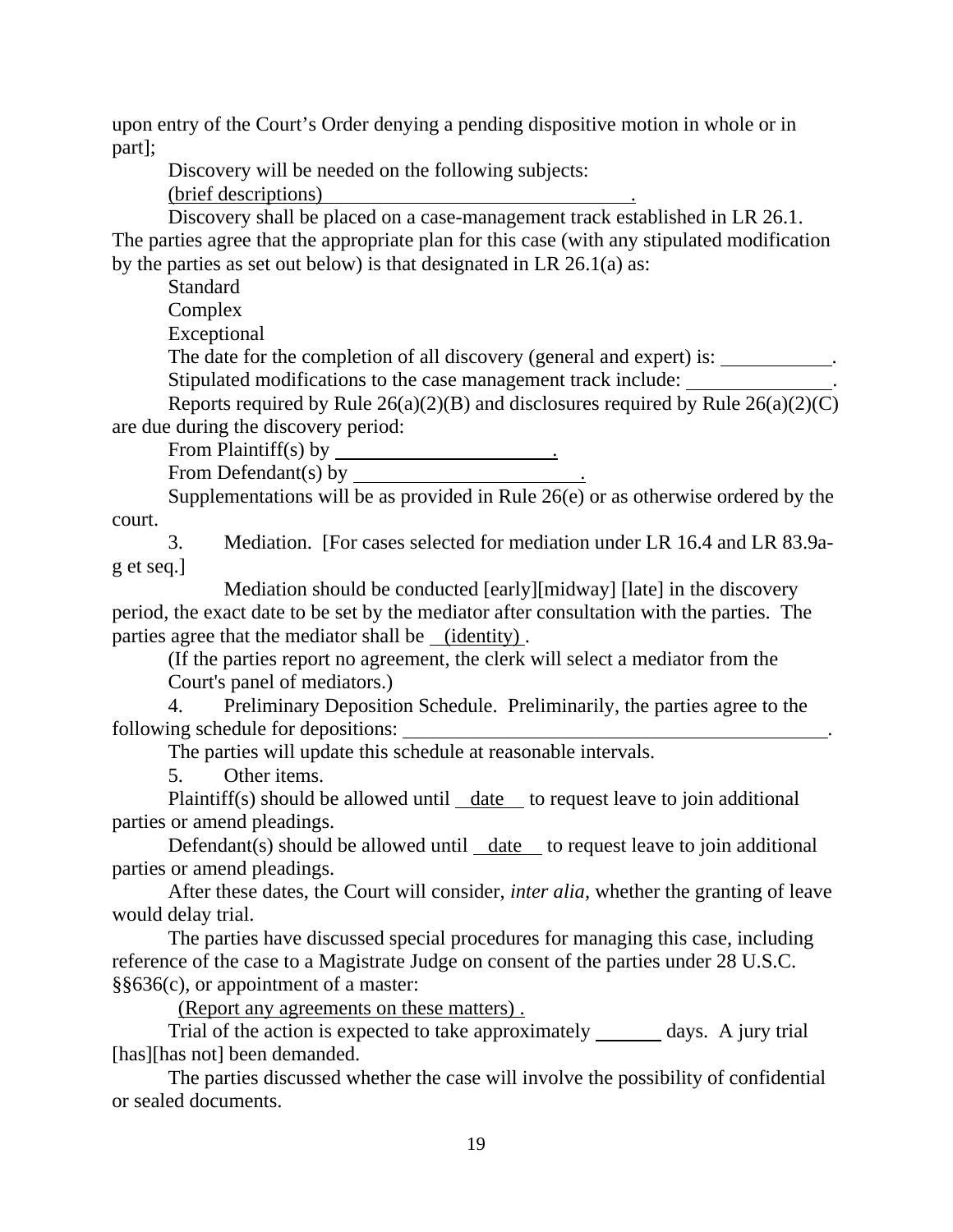\_\_ The parties agreed that no documents in this case will be designated as confidential or filed under seal.

OR

 \_\_ The case may involve confidential or sealed documents and the parties have attachedseparately filed a LR 5.5 Report.

Date:

Signatures of parties or counsel Signatures of parties or counsel

### **LR 16.3 RULE 26(f) REPORT (FORM)**

## **If the parties are unable to agree on a discovery plan, each party shall file a separate report in substantially the following form:**

### **Rule 26(f) Report**

1. Pursuant to Fed.R.Civ.P. 26(f) and LR16.1(b), a meeting was held on  $\Delta t$ at place and was attended by for Plaintiff(s), and for Defendant(s).

2. Discovery Plan. The undersigned party proposes to the Court the following discovery plan:

If there is a pending dispositive motion: Discovery should/should not be postponed or limited pending determination of a pending dispositive motion. The "commencement date" of discovery will be: [a date certain; upon entry of this Order; upon entry of the Court's Order denying a pending dispositive motion in whole or in part];

Discovery will be needed on the following subjects:

(brief descriptions)

Discovery shall be placed on a case-management track established in LR 26.1. The undersigned party proposes that the appropriate plan for this case (with any stipulated modification by the parties as set out below) is that designated in LR 26.1(a) as:

Standard Complex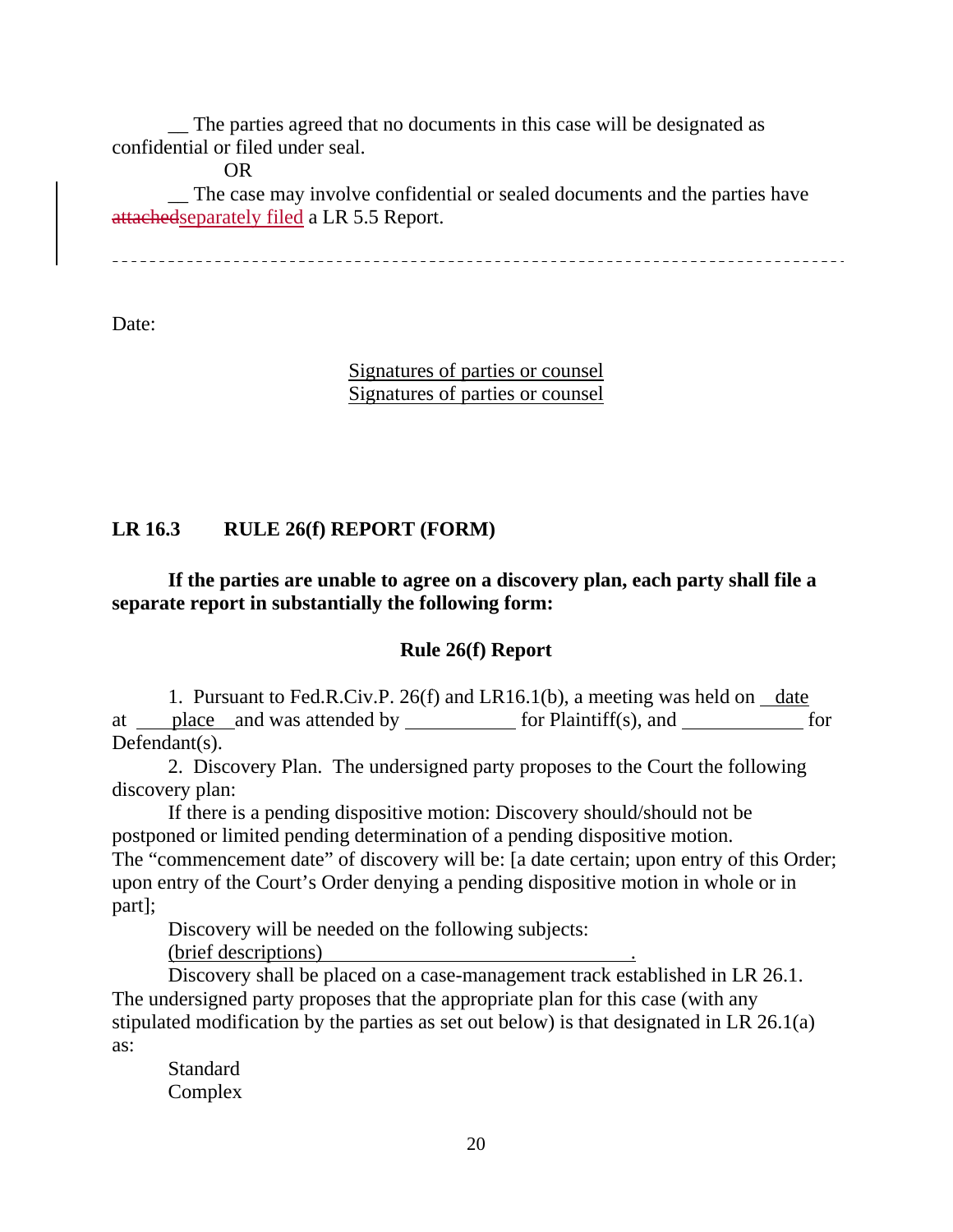Exceptional

The date for the completion of all discovery (general and expert) is: \_\_\_\_\_\_\_\_\_\_.

Stipulated modifications to the case management track include: .

Reports required by Rule  $26(a)(2)(B)$  and disclosures required by Rule  $26(a)(2)(C)$ are due during the discovery period:

From Plaintiff(s) by

From Defendant(s) by .

Supplementations will be as provided in Rule  $26(e)$  or as otherwise ordered by the court.

3. Mediation. [For cases selected for mediation under LR 16.4 and LR 83.9ag et seq.]

Mediation should be conducted [early][midway] [late] in the discovery period, the exact date to be set by the mediator after consultation with the parties. The parties agree that the mediator shall be (identity) .

(If the parties report no agreement, the clerk will select a mediator from the Court's panel of mediators.)

4. Preliminary Deposition Schedule. The undersigned proposes the following schedule for depositions: .

The parties will update this schedule at reasonable intervals.

5. Other items.

Plaintiff(s) should be allowed until  $\_\_\_\_\_\_\_\_\_\_\_\_\_\_\_\_\_\_\_\_\_\_\_\_\_\_\_\_\_\_\_\_\_\_\.\_$ parties or amend pleadings.

Defendant(s) should be allowed until date to request leave to join additional parties or amend pleadings.

After these dates, the Court will consider, *inter alia,* whether the granting of leave would delay trial.

The parties have discussed special procedures for managing this case, including reference of the case to a Magistrate Judge on consent of the parties under 28 U.S.C. §§636(c), or appointment of a master:

(Report any agreements on these matters) .

Trial of the action is expected to take approximately days. A jury trial [has][has not] been demanded.

The parties discussed whether the case will involve the possibility of confidential or sealed documents.

\_\_ The parties agreed that no documents in this case will be designated as confidential or filed under seal.

OR

 \_\_ The case may involve confidential or sealed documents and the parties have attachedseparately filed a LR 5.5 Report.